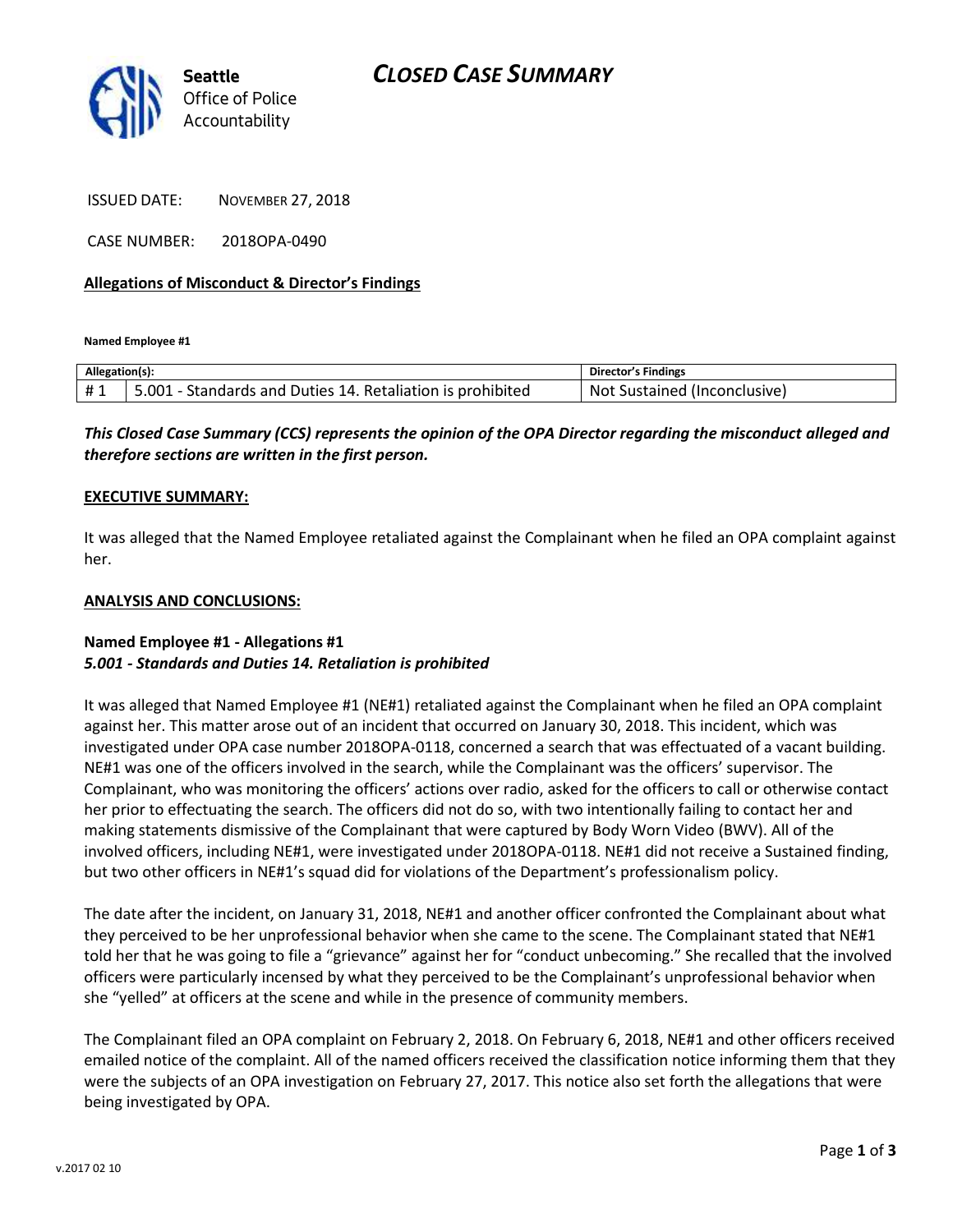

# *CLOSE CASE SUMMARY*

OPA CASE NUMBER: 2018OPA-0490

On March 12, 2018, NE#1 filed an OPA complaint against the Complainant alleging that she had engaged in unprofessional behavior. In the emailed complaint, he concluded with the following statement: "[The Complainant's] remarkably inaccurate analysis of the situation and refusal to admit any wrongdoing indicates incompetence and egotism that is not reconcilable with our oaths."

During a conversation concerning another related case, the Complainant indicated her belief that this emailed complaint from NE#1 constituted retaliation. Specifically, the Complainant contended that the conduct was retaliatory because NE#1 indicated that he was intending on filing a "grievance" against her, but that he did not take any action until receiving the five-day and 30-day notices informing him that he and other officers were the subjects of an OPA investigation. OPA accordingly initiated an intake and this investigation followed.

As part of its investigation, OPA interviewed NE#1. He described that, the day after the incident, he and another officer told the Complainant in "no uncertain terms" that her conduct had been unprofessional. He further recounted telling her that her behavior was "reprehensible," that she owed two other officers an apology, and "that [he] would be filing a complaint regarding the incident." NE#1 told OPA that he did not recall the specific language he used to describe the "complaint." Notably, NE#1 provided similar information during his interview in 2018OPA-0118, when he stated that he informed the Complainant that he was going to file a "complaint" against her as a result of the incident.

At his interview, OPA asked NE#1 why he waited until March 12 to make the complaint. NE#1 stated that he was: "unsure exactly how [he] should file that complaint, if [he] should address it through OPA or EEO or just through the Chain of Command. The Chain of Command was also – investigating and doing things at the precinct involving this call." NE#1 further indicated that he "waited for a while to see how that would progress…and to decide what the best way to deal with it…would be." NE#1 told OPA that he ultimately decided to initiate an OPA complaint "because at the time, [the] Chain of Command had done everything that [he] felt that they were going to do." He further told OPA that: "EEO didn't seem appropriate because I didn't think that it involved any sort of protected class situation, it was just…a manual policy violation." NE#1 ultimately denied that he violated the Department's retaliation policy when he filed an OPA complaint against the Complainant.

SPD policy precludes its employees from engaging in retaliation. (SPD Policy 5.001-POL-14.) SPD employees are specifically prohibited from retaliating against a person who engage in activities including, but not limited to, "oppos[ing] any practice that is reasonably believed to be unlawful or in violation of Department policy\_" or "who otherwise engages in lawful behavior." (*Id*.) Retaliatory acts are defined broadly under SPD's policy and include "discouragement, intimidation, coercion, or adverse action against any person. (*Id*.)

This is not the first time that NE#1 has been investigated for allegedly using OPA to retaliate against another Department employee. In the prior case involving similar conduct, OPA recommended that a retaliation allegation be Sustained against NE#1 but, after the discipline meeting, changed the finding to a Training Referral. As part of that Training Referral, NE#1 spent four hours at OPA learning how and why our office investigates complaints. However, it does not appear that this training was impactful for NE#1.

Here, however, the evidence is insufficient to establish that NE#1 engaged in retaliation. Two main factors inform this decision. First, without opining as to whether it was appropriate for him to do so, NE#1 told the Complainant that he was going to file a complaint against her the day after the initial incident. As such, prior to receiving the